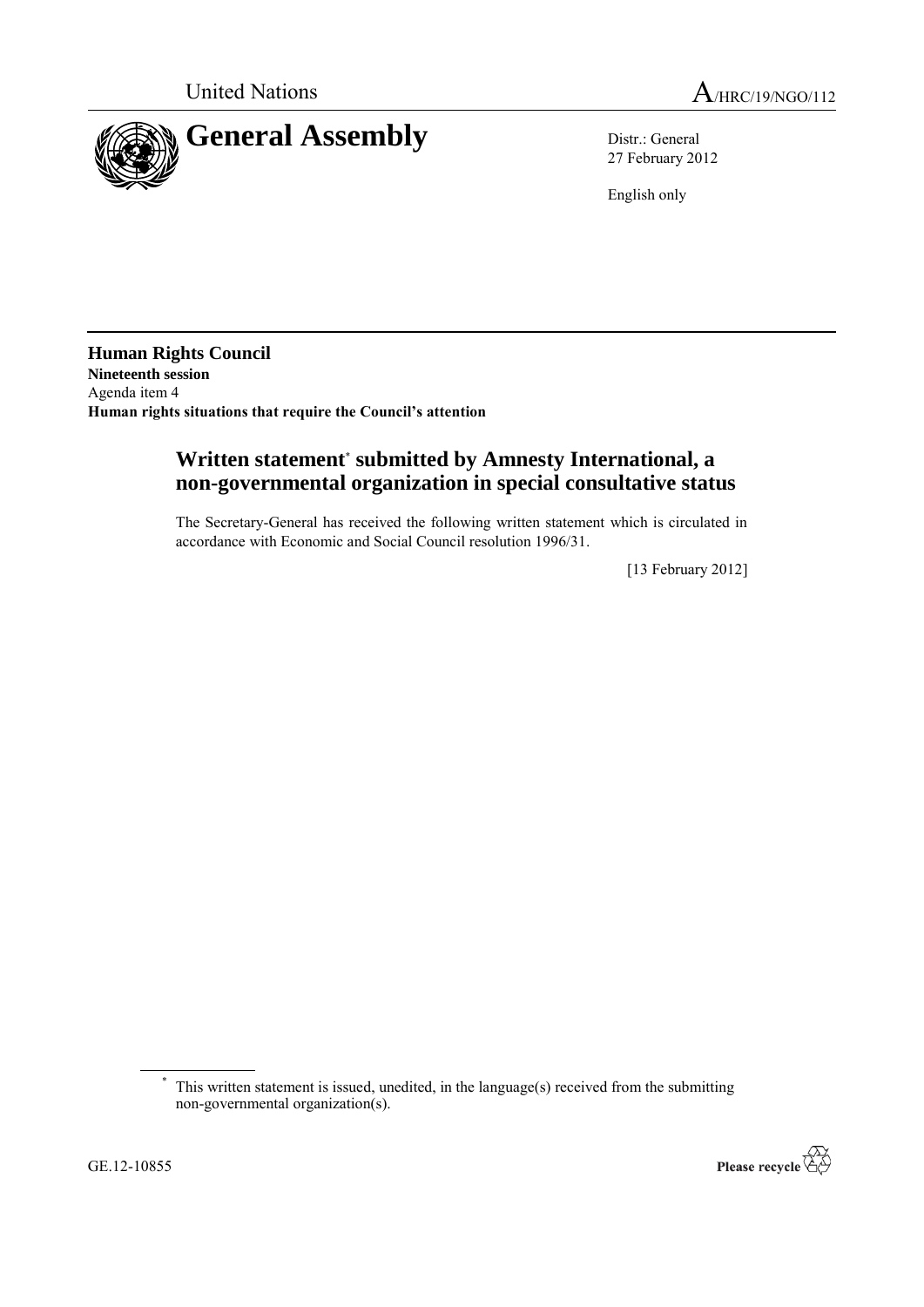## **The human rights situation in Iran: Worsening repression demands the Human Rights Council's continuing attention**

Thousands of Iranians were arrested during and following the mass demonstrations that erupted following the disputed June 2009 presidential elections. Many of those detained were tortured, including by beatings and rape, and held in solitary confinement in small spaces for long periods. Hundreds were sentenced after grossly unfair trials to lengthy prison sentences or to death.<sup>1</sup>

Nearly three years later, the widespread repression in Iran continues with fresh waves of arrests and new laws and regulations to further tighten restrictions on freedom of expression, association and assembly.

Additionally, with over 600 executions in 2011 reported from both official and unofficial sources, including at least three executed for alleged crimes committed when they were under 18, Iran remains second only to China in the number carried out annually. Many executions are carried out after conviction of offences which do not meet the criterion of "most serious crimes" – meaning those with lethal consequences – for which the death penalty may be applied under international law.<sup>2</sup>

The Iranian government is more determined than ever to stifle public criticism and dissent in the country by any means possible. An increasing number of people, drawn from everwider sectors of the population, are harassed, detained, tortured or otherwise ill-treated, and tried unfairly, often on the basis of vaguely worded laws that do not meet the requirements for clarity and precision in criminal law outlined in international law.

This is evident in articles in Iran's Penal Code<sup>3</sup> and other laws that affect freedoms of expression, assembly and association. Under Iran"s Penal Code activities such as peaceful demonstrations, public discourse and formation of groups and associations deemed to "harm national security", "disturb public order" or constitute "insult to officials" are punishable by long prison sentences or even death.

Under a seriously flawed and politically motivated justice system which lacks independence, hundreds of political prisoners, including prisoners of conscience, are arbitrarily arrested, tortured and sentenced to prison, flogging and even death following unfair trials.

Prisoners and detainees are held in overcrowded cells in dire conditions and many suffer health problems as a result. Prison authorities routinely delay or deny them adequate medical treatment. Those who protest against injustice, torture or prison conditions are in some cases transferred to far-away prisons as punishment, or charged with new offences. Other individuals have been banned from travel, preventing international networking, or have had no option but to flee the country in fear of persecution. Detainees' associates and relatives continue to be arrested or harassed to dissuade them from speaking out about the detainee's case or as means of putting pressure on detainees.

<sup>&</sup>lt;sup>1</sup> See From protest to prison: Iran one year after the election, Index: MDE 13/062/2010, June 2010.

<sup>&</sup>lt;sup>2</sup> See: Iran: Addicted to death: Executions for drugs offences in Iran, Index: MDE 13/090/2011, 15 December 2011

<sup>&</sup>lt;sup>3</sup> A revised Penal Code has been approved by the Guardian Council and is expected to be enacted soon. An earlier draft seen by Amnesty International had many provisions which continue to violate Iran"s obligations under international human rights law.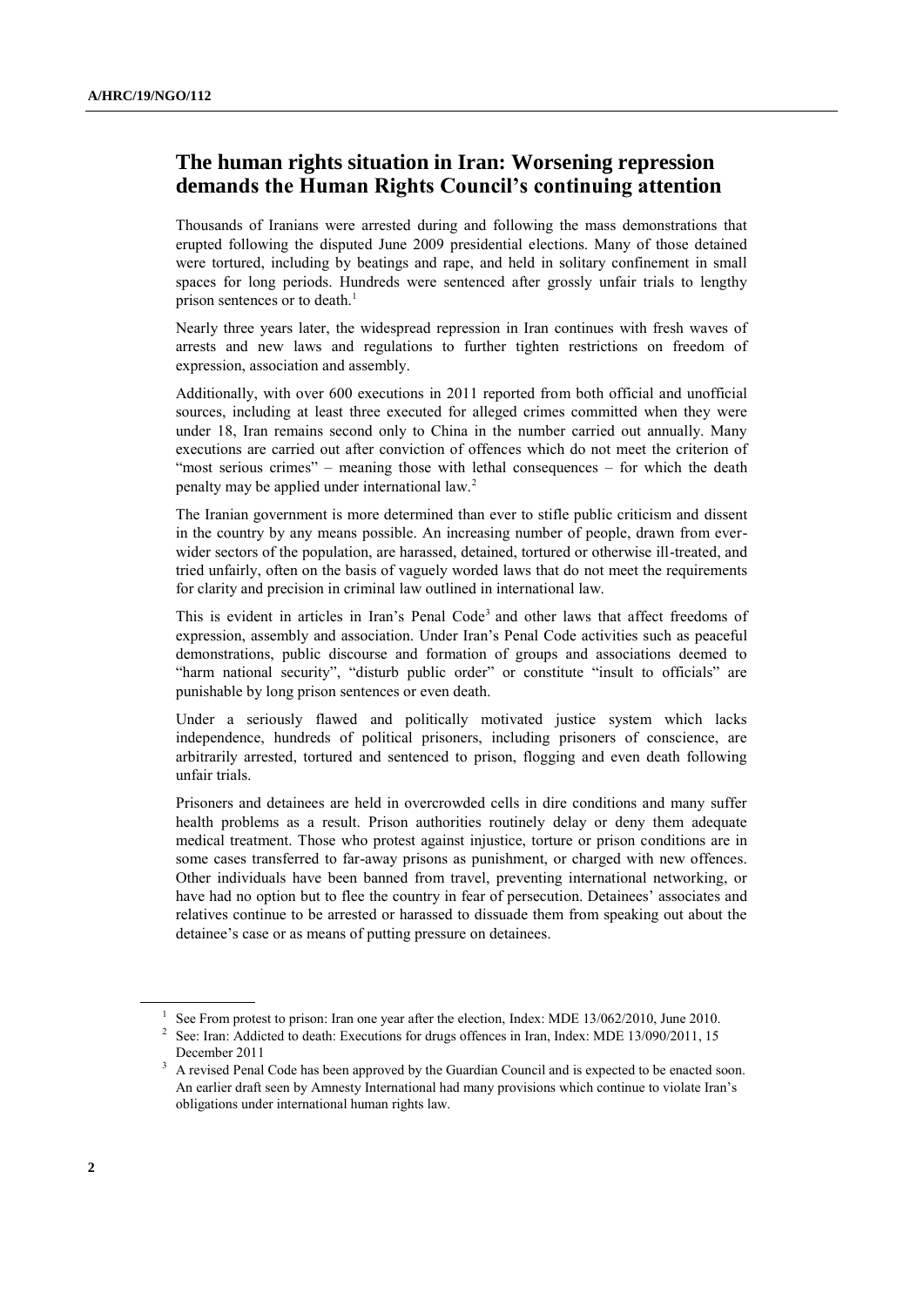New waves of arrests have targeted journalists and bloggers; human rights defenders; lawyers; students; journalists; political activists; filmmakers; people with international connections and members of Iran"s religious and ethnic minorities.

These moves can only be construed as attempts to isolate Iranians by obstructing the free flow of information and news, including on human rights violations in and out of the country. Bills on the formation and supervision of political parties and NGOs may also result in further limitations on freedom of expression and association.

Amnesty International"s reports on Iran since 2009, as well as recent reports issued by UN bodies,<sup>4</sup> provide compelling evidence of the gravity of the human rights situation in Iran and contradict the authorities" frequent denials – including in their dialogue in October 2011 with the UN Human Rights Committee – that any human rights are being violated, and their frequent assertions that such allegations are politically motivated.

Iran is party to key international human rights treaties. However, implementation of such treaties remains selective and in some cases subject to exclusions which undermine the purpose of the treaty itself. Discrimination and other violations against women, ethnic and religious minorities and members of the LGBT community are permitted in law.

Iran has a patchy record of cooperation with international human rights bodies: the authorities are doing their utmost to prevent scrutiny, including by refusing to co-operate with UN human rights procedures, despite proclaiming that they are respecting their international obligations.

No UN thematic human rights mechanism has been allowed to visit the country since 2005 despite Iran"s "standing invitation" for all Special Procedures to visit. The government is obstructing the visits of eight thematic procedures. The government expressly refused to accept recommendations calling for visits made during the Universal Periodic Review (UPR) process in February 2010.

The government has also refused the request of the Special Rapporteur on the situation of human rights in Iran, who was appointed by the Human Rights Council last year, to visit the country. One official has called him a "liar".

Urgent action is needed to end the vicious cycle of human rights violations in Iran, a cycle fuelled by the almost guaranteed impunity for perpetrators. The government must take immediate steps to establish the rule of law, guarantee the true independence of the justice system, and ensure that those who commit human rights violations are held accountable and brought to justice for crimes they have committed. It must also ensure that the Constitution enshrines full protection of human rights, and ensures an effective remedy to those whose rights are violated.

Among other things, Amnesty International has called upon the Iranian authorities to:

- release immediately and unconditionally all prisoners of conscience. Others detained should be released unless they are charged with a recognizably criminal offence and given a prompt trial in full accordance with international fair trial standards;
- amend legislation which places restrictions on the rights to freedom of expression, association and assembly which exceed those permitted under international law, and permit open public debate in the run-up to the March 2012 parliamentary elections;

<sup>&</sup>lt;sup>4</sup> These include: The situation of human rights in the Islamic Republic of Iran: Report of the Secretary-General, UN Document A/66/361, 15 September 2011, and Report of the Special Rapporteur on the situation of human rights in the Islamic Republic of Iran, UN Document A/66/374, 23 September 2011